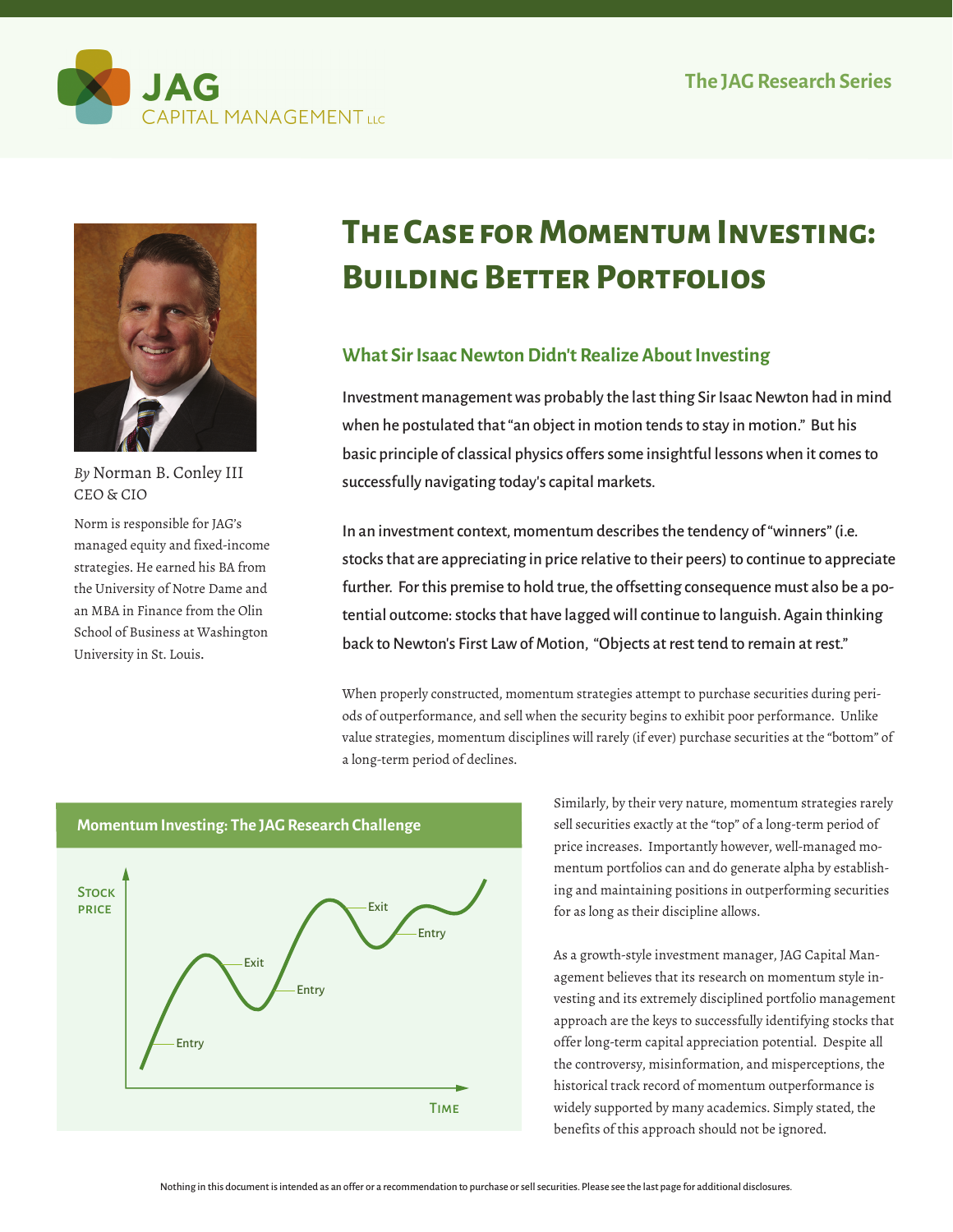

## **The Research Supports Momentum (Not Just In Theory)**

Many investors remain unaware of the significant contribution that momentum investing can make to a well-diversified investment portfolio. Often times, momentum investing is perceived as an unproven or risky discipline. There is also a mistaken belief that since momentum strategies tend to exhibit higher turnover they are, by definition, much less tax-efficient.

In point of fact, none of these common objections are well-founded in either academic literature or actual market experience. The academic research supporting momentum investing is actually quite robust. Momentum has been observed in almost all types of securities markets, across dozens of countries, and can be documented in history spanning back more than two centuries. The considerable body of research that exists on momentum also provides strong evidence that it can work effectively with large or small cap stocks, as a stand-alone strategy, or as a potent diversifier when complemented by a value-oriented strategy.

#### **Momentum has Provided Attractive Premiums vs. Value Stocks**



*Source: Fama /French Database, Frank Russell, AQR, JAG Capital Management* 

To fully appreciate the long-term potential of momentum investing, we examined market data going back to 1927 produced by the Nobel Laureate Eugene Fama and Kenneth French, both of whom are considered leaders and pioneers in the study of portfolio management. As the chart below illustrates, stocks exhibiting high short-term momentum consistently outperformed the general stock market in the following month.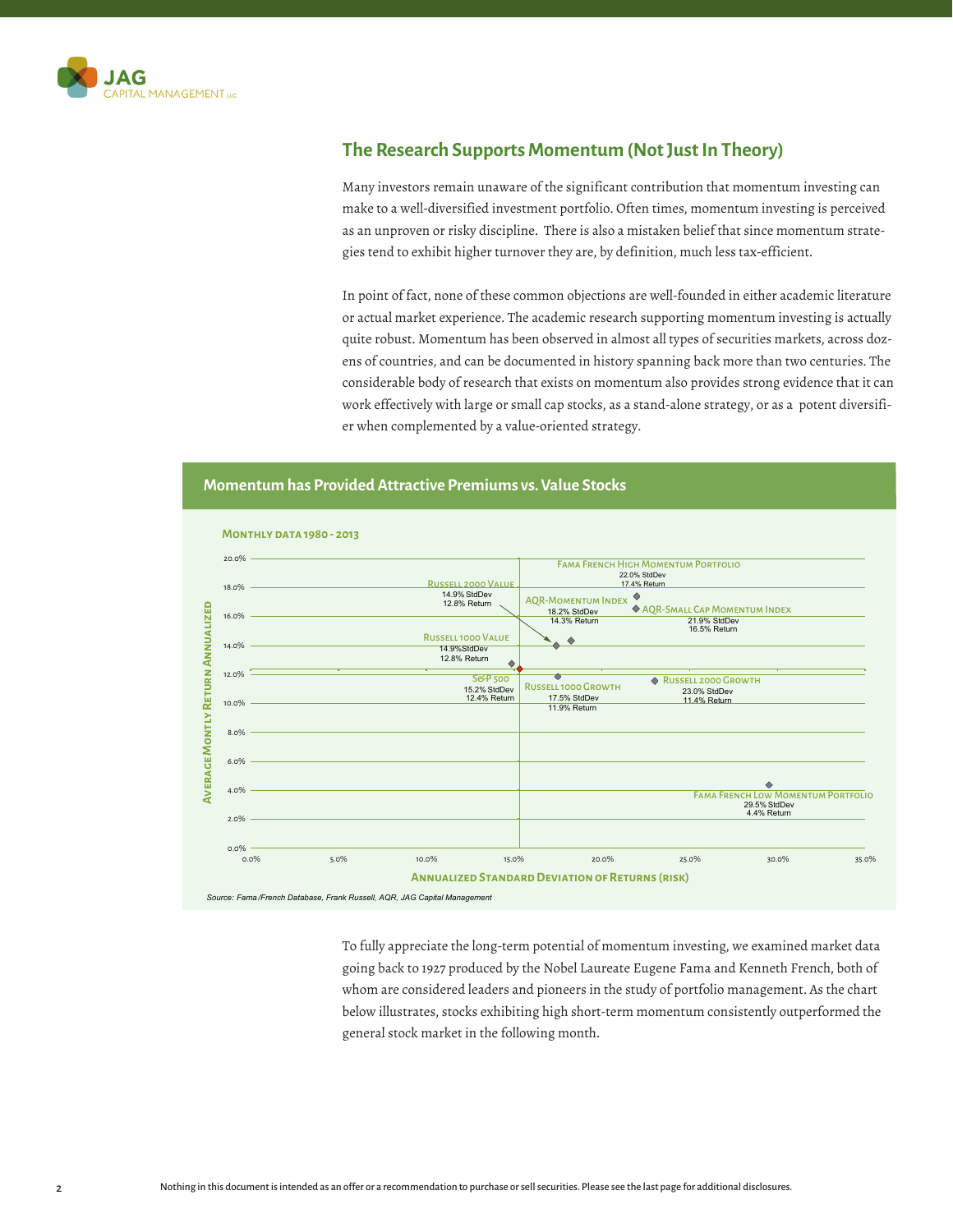

**High Momentum Stocks Outperform the Following Month**

Fama and French's data also shows that over the 87 calendar years ending December 2013, a portfolio of high momentum stocks, rebalanced monthly, returned 16.9% annualized versus an annualized loss of -1.3% for low momentum stocks.



Equally important, the standard deviation of the high momentum stocks was appreciably lower than the low momentum stocks (22.6% vs. 34.0%). When compared to the Standard and Poor's 500 Index, the high momentum stocks experienced a 60% higher annualized return (16.9% vs. 10.1%) with only a 19% higher standard deviation (22.6% vs. 19.0%), In our view, this is a highly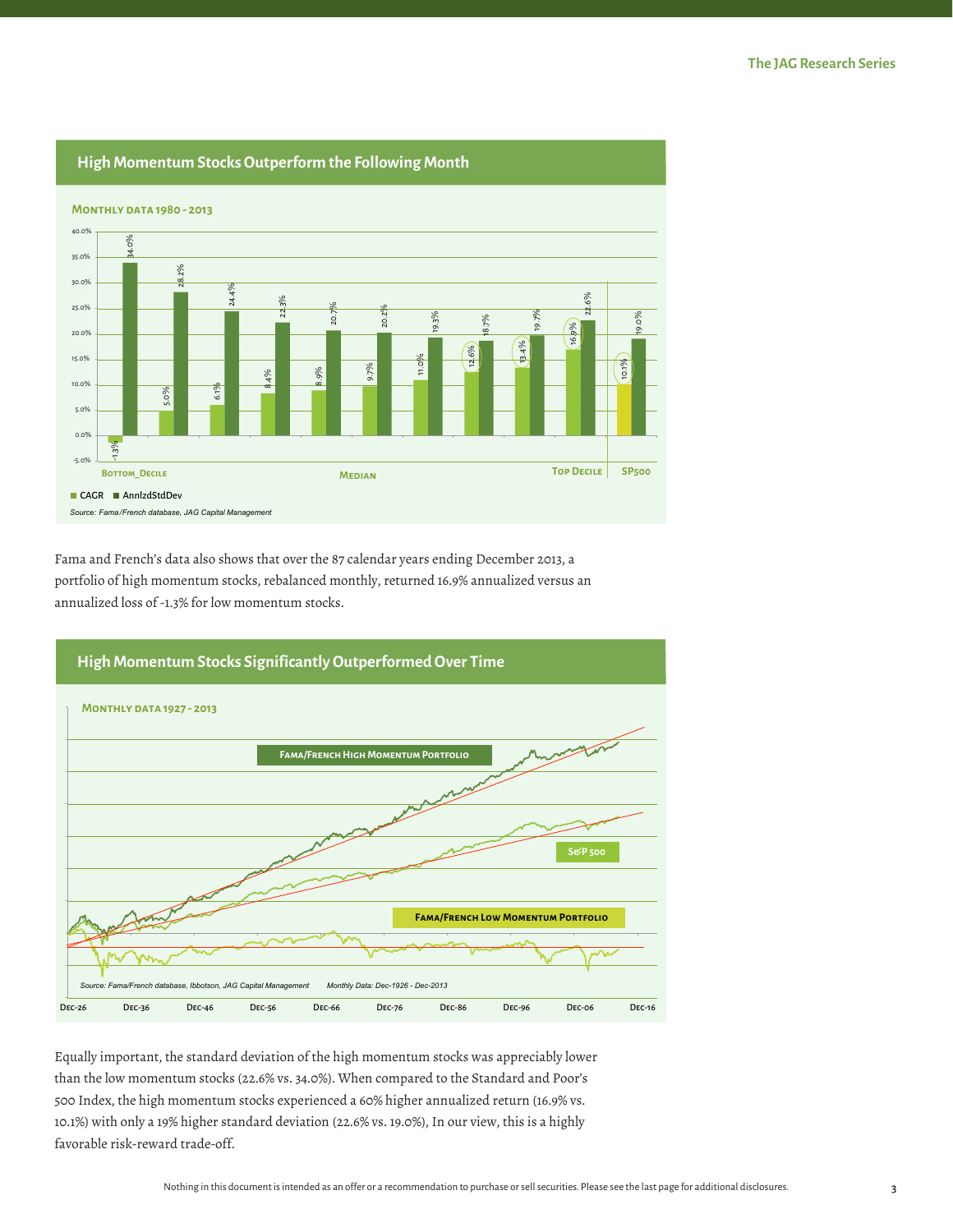

## **Momentum Has Enhanced Long-Term Risk-Adjusted Returns**

While some people believe that momentum is inherently "risky," the research data suggests the opposite is actually true. Used alone or in combination with a value strategy, momentum can help produce higher risk-adjusted portfolio returns over the long term.

One way to illustrate this is by examining the impact a momentum strategy would have on a broad portfolio of stocks such as the S&P 500 index. The most appropriate way to gauge its impact is to compare the Sharpe Ratios of this widely-followed metric by looking at the data with and without a momentum component.

First, it might be helpful to explain why a Sharpe Ratio can serve as an important reference metric for this exercise. The Sharpe Ratio measures the risk-adjusted performance of a portfolio by subtracting the risk-free rate (typically a 10-year Treasury bond) from the portfolio's rate of return and dividing that result by the standard deviation of the portfolio returns.

#### **Monthly data 1980 - 2013**  20.0% 18.0% **Average Monthly Return Annualized AVERAGE MONTHLY RETURN ANNUALIZED High Momentum Portfolio**  16.0% 22.0% risk, 17.4% Return **S&P 500**  14.0% 15.2% risk, 12.4% Return 12.0% 10.0% 8.0% **Low Momentum Portfolio**  6.0% 29.5% risk, 4.4% Return 4.0% 2.0% 0.0% 0.0% 5.0% 10.0% 15.0% 20.0% 25.0% 30.0% 35.0% **Annualized Standard Deviation of Returns (risk)**  *Source: Fama/French Database, JAG Capital Management*

#### **Higher Risk With Higher Returns for High Momentum Stocks**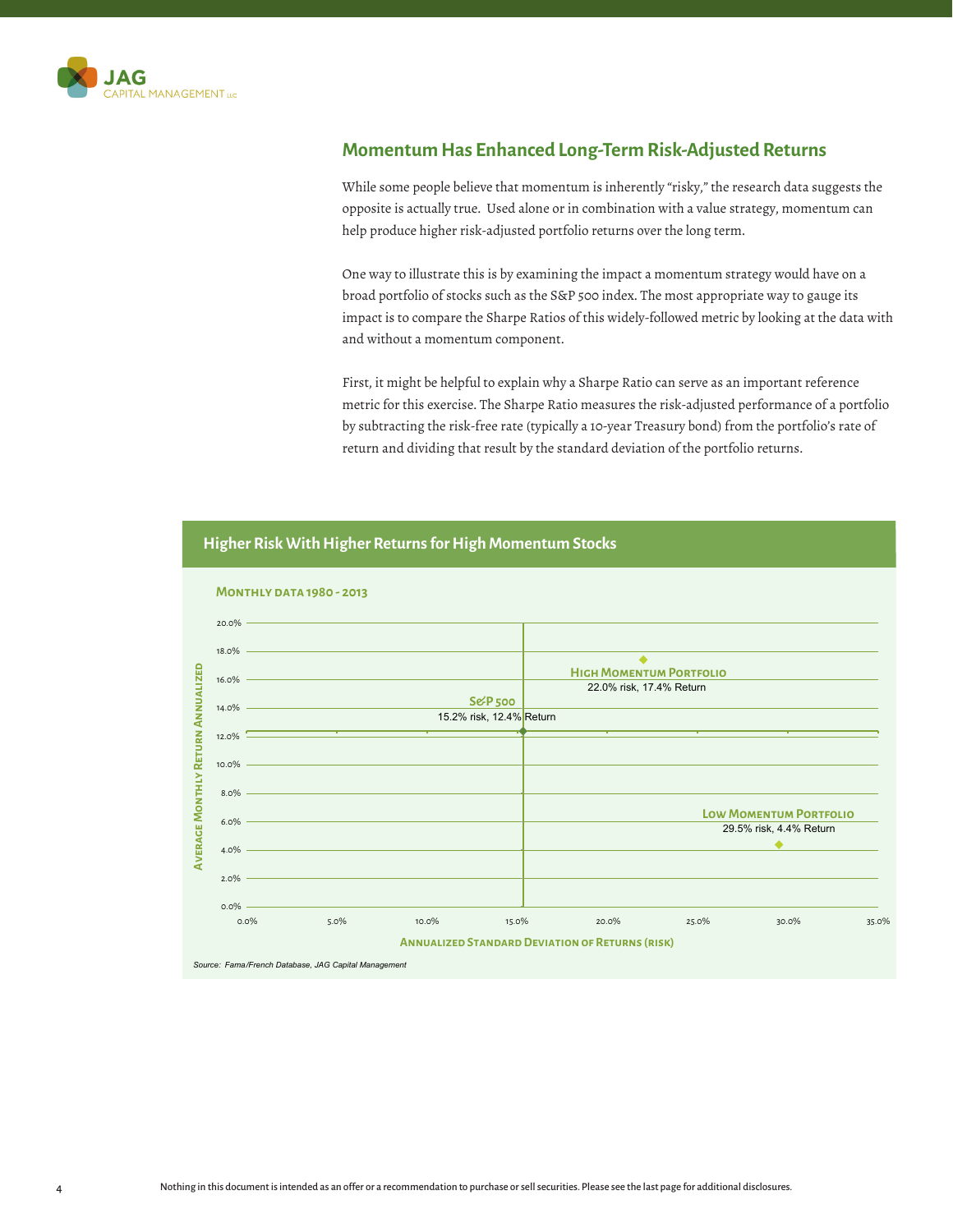Setting the math aside, the Sharpe Ratio, in essence, describes an investment's excess return for each unit of risk, allowing for the comparison of investments with varying risk profiles. Therefore, the Sharpe Ratio is an ideal tool to help investors determine if they are being compensated properly for the amount of risk they assume. The higher the Sharpe Ratio, the better, because an investor would earn more return for the amount of risk they were willing to assume.

In the chart below, we can see that momentum investing as a standalone strategy (as reflected by the AQR Large Cap Momentum Index) delivered a higher Sharpe Ratio than the Standard and Poor's 500 Index and the Russell 1000 Growth Index. When the AQR Large Cap Momentum Index was added to the Standard and Poor's 500 Index and the Russell 1000 Index, each blended hypothetical portfolio model exhibited a superior Sharpe Ratio than either the Standard and Poor's 500 or the Russell 1000 Growth indices.

#### **Sharpe Ratios**

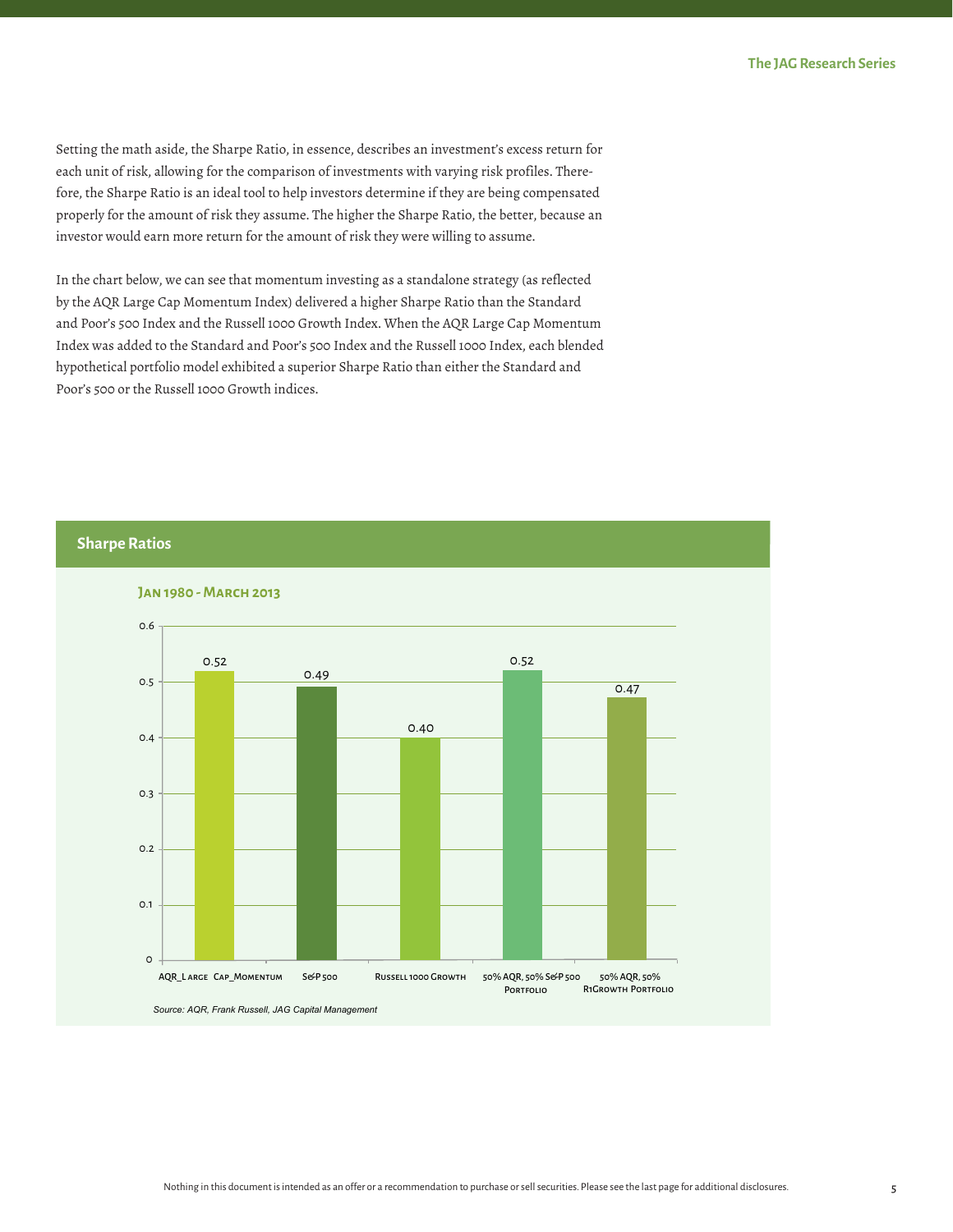

## **Tax-Efficiency Despite Higher Turnover**

The data also asserts that momentum strategies will tend to have higher turnover than, for example, value strategies. However, higher turnover does not necessarily equate to a higher tax burden. Consider the fact that momentum strategies emphasize holding winners for as long as they remain winners. Conversely, well-executed momentum strategies tend to sell lagging positions relatively quickly. Over time, this combination typically results in a relatively tax-efficient mix of short-term capital losses and long-term capital gains.

While value strategies tend to exhibit lower portfolio turnover, it is important to note that they also tend to generate more of their total return from dividend income. Dividend income today is generally treated less favorably than capital gains under the current tax code.

The tax efficiency debate has recently been buttressed by leading academics such as Israel and Moskowitz (2013): "we find that Momentum generates substantial short-term losses, which offset many of its capital gains, and produces more long-term gains, which makes Momentum more tax efficient ". Recognizing that it's not what you earn, but what you keep after taxes that matters most, the debate over tax-efficiency should probably not be considered a viable reason to overlook a momentum approach.

#### **All Investors Want the Benefits of Momentum (Despite Their Denials)**

There is a delicious irony woven into the debate over which investment style is "best" for investors. Across all asset classes and investment styles, every active portfolio managers' primary focus is on generating excess returns relative to some benchmark. For "long-only" active portfolio managers, each stock is bought with the hope and expectation that the security will deliver strong relative returns in the future. We can all agree this is true no matter the manager's investment style—small cap value, large cap growth, or anywhere in between.

For example, if a manager's security selection criteria is arranged around a "deep value" framework (i.e., low price-to-book, low price-to-cash flow, etc.), the purchased security will only prove to be a successful portfolio holding if it (sooner or later) experiences a meaningful period of material outperformance versus its peers and/or its benchmark.

If and when this occurs, that same outperforming security will eventually become attractive to managers using other selection criteria – even momentum investors! This suggests that even though buy disciplines vary quite widely among managers with different styles, an attractively-priced security ultimately will become attractive to a broad array of managers using disparate security selection criteria. In other words, diffuse portfolio inputs can, and oftentimes do, result in similar, potentially overlapping, portfolio holdings.

#### **Buffet: A Closer Look at His Success**

Warren Buffett fits no one's definition of a momentum manager. As the most legendary investor of the last century (at least), Buffett's investment career was built upon the deep-value foundation of Graham-Dodd. As his portfolio grew ever larger through the '80's and '90's, his investment decision-making process became more attuned to relative value and even growth-at-a-reasonable price.

Buffett is justifiably famous for the huge gains from investing in Coca-Cola, which is now the second-largest holding of Berkshire Hathaway. Berkshire Hathaway owns roughly 400 million shares of Coke that are worth over \$16 billion today. They were originally acquired at a total cost of \$1.3 billion.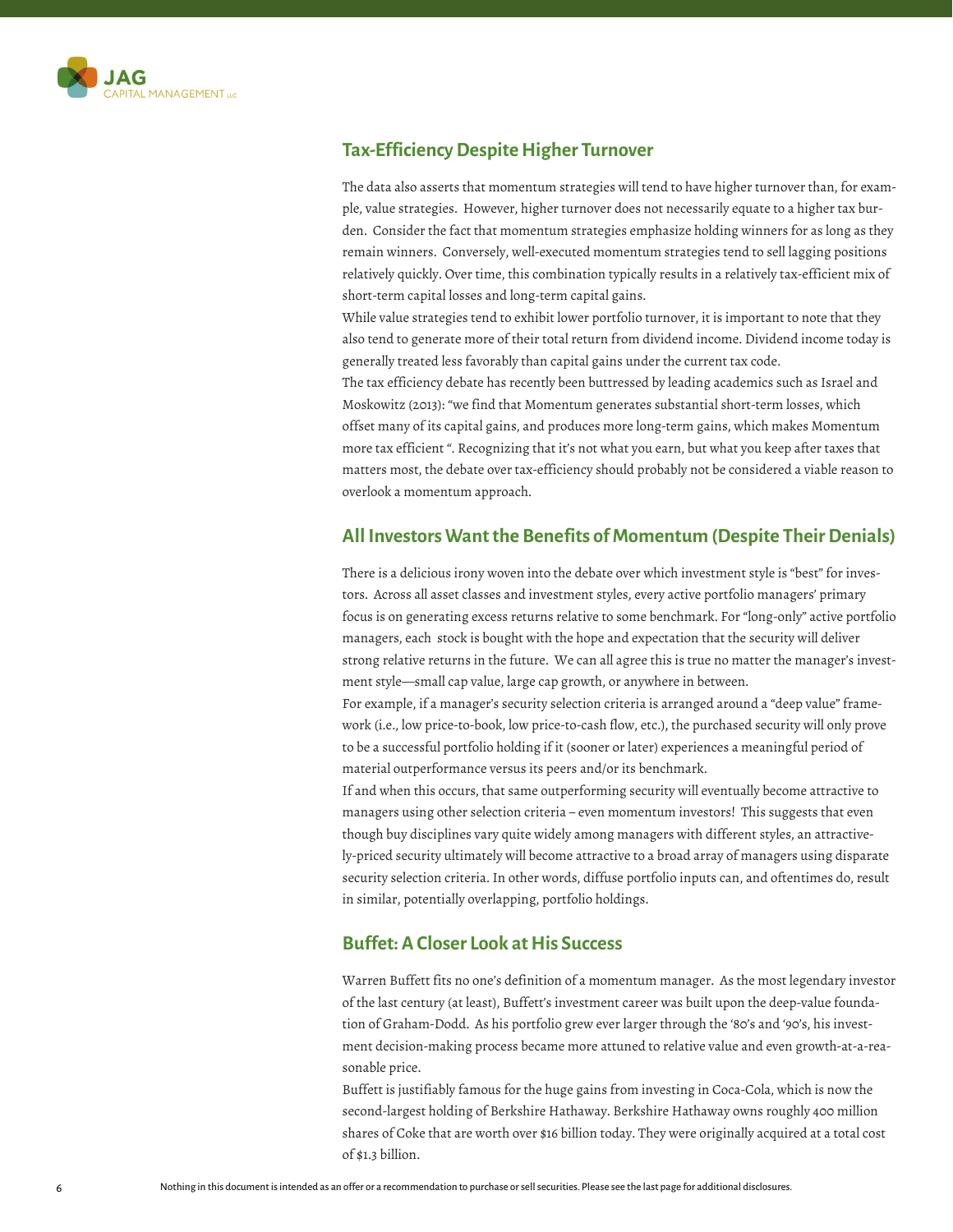

Most people today assume that Coke was a classic "value stock" when Buffett began building his position in 1988. Not so! In actuality, Coke stock had appreciated every year between 1980 and 1988, posting an average annualized rate of 18% in the five years preceding Buffett's first purchase. By the time Buffett made his initial buy, Coca-Cola was trading at a P/E ratio of roughly 15 – not a lofty valuation by today's standards, but back then it represented an approximate 30% premium to the sector.

As fate would have it – and as Buffett had sagely foreseen - by the late 1980's Coke was just beginning to hit its stride. Under the leadership of CEO Robert Goizueta, who had taken over the company's reigns in 1980, Coca-Cola experienced dramatic improvements in sales, earnings and brand leadership. The stock price rose with Coke's fortunes, and despite his value roots, Buffett went all-in for the ride. He sagely bought more Coke shares in 1989 (at a price more than 30% above than his original cost basis), and rounded out his position in 1994 (by which time the stock had almost tripled from his original cost). By the time the stock peaked in July 1998, Coke had risen more than 15-fold to \$43.97/share from a split-adjusted price of \$2.79 at the end of 1988.

For most of the 1980's and 1990's, momentum was perhaps the most apt investment descriptor of Coca-Cola's stock performance. Investors

focused on momentum factors would have found it very difficult to avoid buying Coke stock through most of those two decades. The irony is that even though we can be quite sure that Buffett cares little for momentum as an investment factor, one of his most famous portfolio investments was initiated during a period in which Coca-Cola clearly had all the characteristics of a classic momentum stock.

The last sixteen years have not been nearly so kind to Coke shareholders. While the stock has had periods of competitive relative and absolute performance, its shares have yet to regain the all-time high they reached in 1998. The stock has woefully lagged the Standard and Poor's 500 during a period in which the benchmark's total return has annualized at a modest 5%. Berkshire Hathaway continues to hold its shares, and by all appearances Buffett remains a huge believer in the company's longer –term potential.

Momentum strategies may have pitfalls, but holding long-term underperformers is not one of them. For those of us who are not Warren Buffet and don't have the luxury of sitting on a non-appreciating asset for more than a decade (or even shorter periods of time), a discipline geared to rotating investment capital out of flat or declining stocks is a compelling alternative to consider. This incentive is what makes incorporating momentum into a diversified portfolio a true benefit.